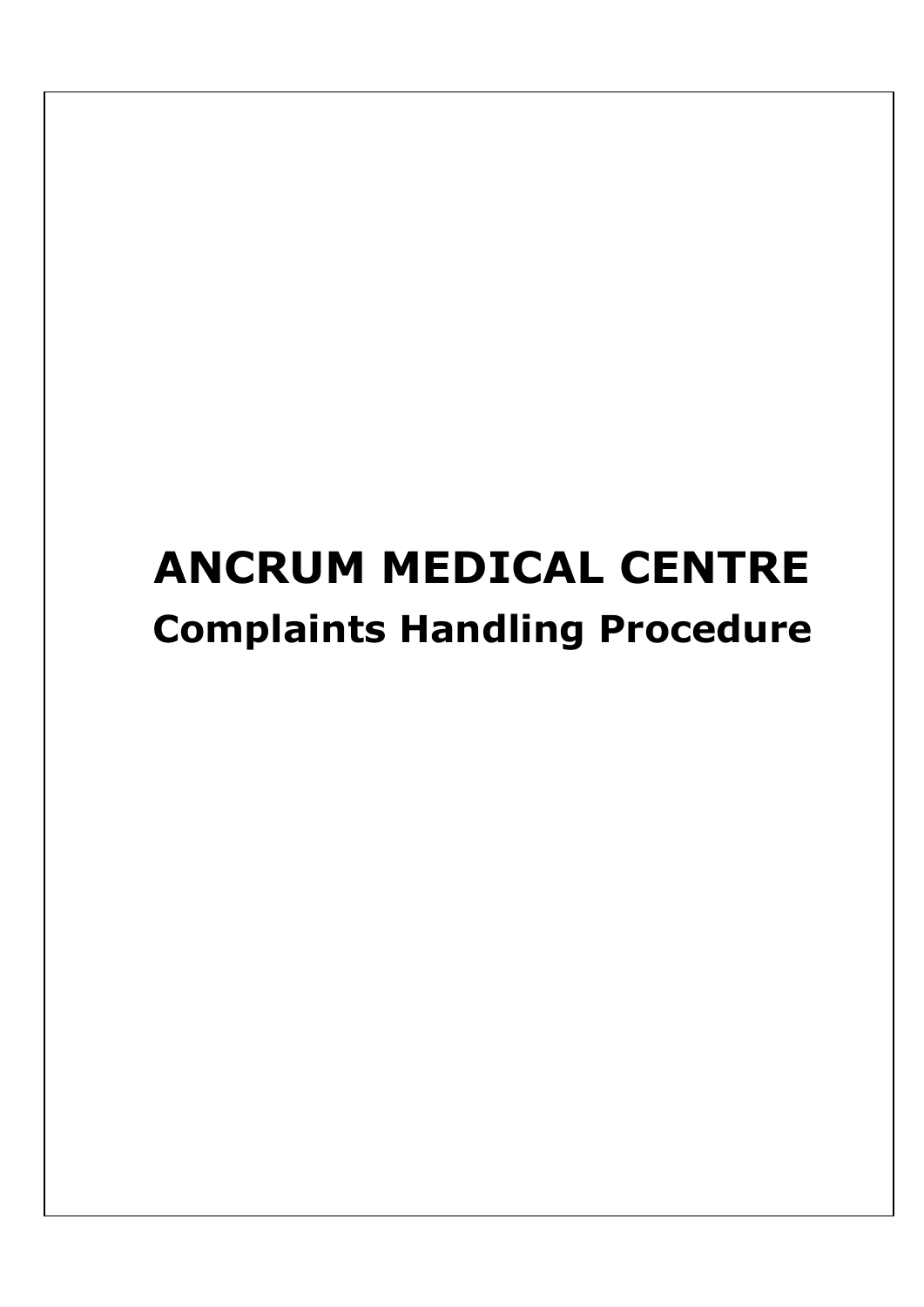# **Ancrum Medical Centre Complaints Handling Procedure**

Ancrum Medical Centre is committed to providing high quality care and treatment to people in our communities through the delivery of safe, effective and person-centred care. We understand, however, that sometimes things go wrong. If you are dissatisfied with something we have done, or have not done, please tell us and we will do our best to put things right. If we cannot resolve matters in the way you want, we will explain why it's not possible to do as you suggest.

This leaflet tells you about our complaints procedure and how to make a complaint. It includes information about what you can expect from us when we are dealing with your complaint.

## **What is a complaint?**

We regard a complaint as:

## **Any expression of dissatisfaction about our action, or lack of action, or about the standard of service provided by us.**

If you need to complain about something, we encourage you to do so.

## **Who can complain?**

Anyone can make a complaint to us. You can complain directly to us, or if you would rather have someone make the complaint on your behalf, we can deal with your representative. This could be a relative, a carer, a friend or any other person that you choose. We can also give you information about advocacy services, and about the Patient Advice and Support Service, which can help you to make your complaint. If you agree to someone making the complaint on your behalf, it is important for you to know that we will need to ask for your permission for us to deal with that person.

The Patient Advice and Support Service (PASS) is an organisation that provides free and confidential advice and support to patients and other members of the public in relation to health services. The service promotes an awareness and understanding of the rights and responsibilities of patients and can advise and support people who wish to make a complaint to the NHS or organisations acting on their behalf. Further information and contact details can be found on the PASS web site: [www.patientadvicescotland.org.uk](http://www.patientadvicescotland.org.uk/) or telephone number 0800 917 2127.

## **What can I complain about?**

You can complain about things like:

- Your care and/or treatment;
- delays;
- a failure to provide a service;
- an inadequate standard of service;
- treatment by or attitude of a member of our staff;
- operational and procedural issues;
- our failure to follow the appropriate process; and
- your dissatisfaction with our policy.

We realise that it is not possible to list everything that you can complain about. If you want to complain about something that we have not listed above, we encourage you to do so.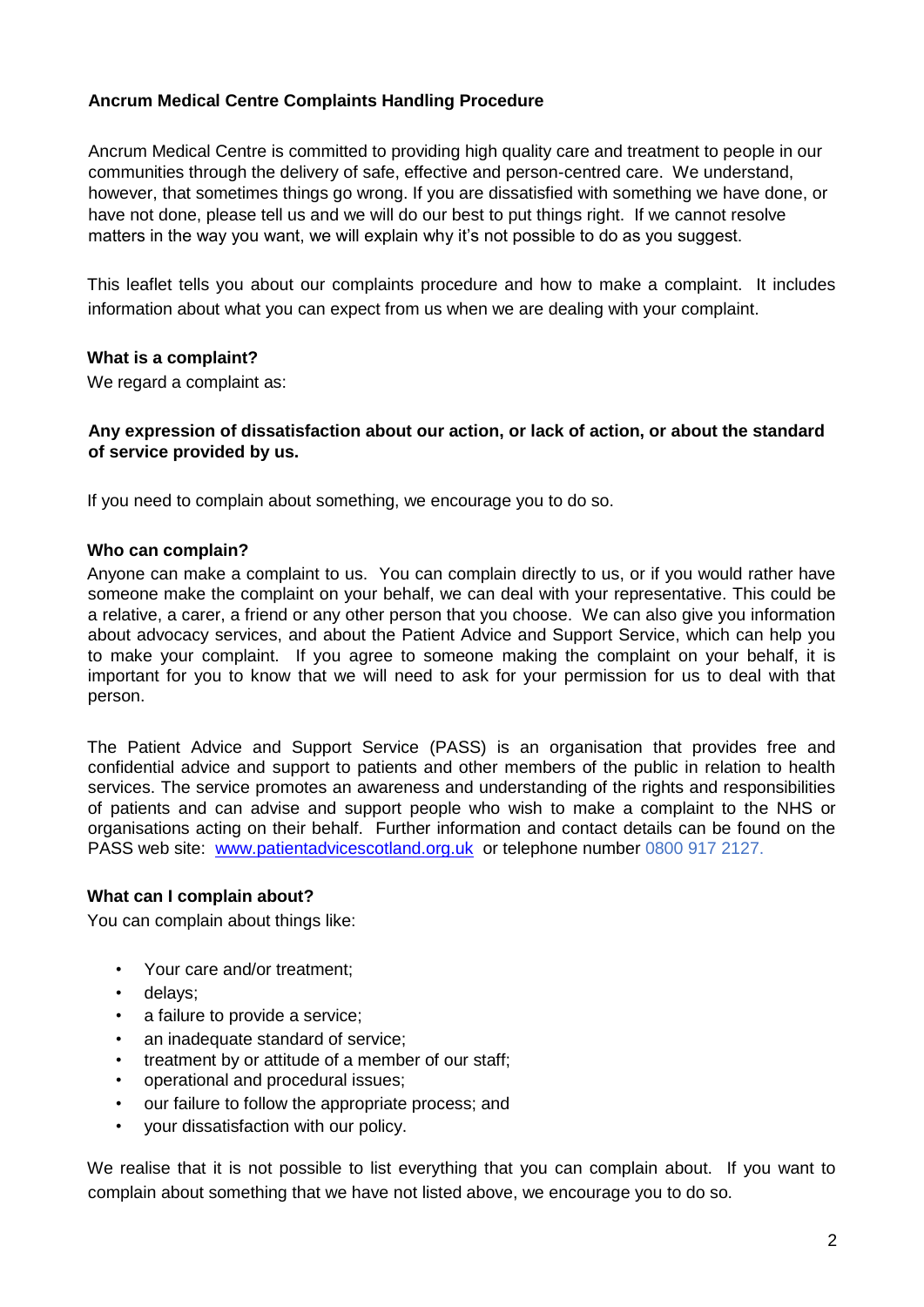# **What can't I complain about?**

There are some things we cannot deal with through our complaints handling procedure. These include:

- a request for a second opinion in respect of care or treatment:
- matters relating to private healthcare or treatment;
- matters relating to services not provided by or funded by the NHS;
- a previously concluded complaint or a request to have a complaint reconsidered where we have already given our final decision;
- a complaint that is being or has been investigated by the Scottish Public Services Ombudsman (SPSO);
- a complaint arising from a suggested failure to comply with a request for information under the Freedom of Information Act; and
- a complaint about which you have commenced legal proceedings, or have clearly stated that you intend to do so, rather than pursue the matter using the NHS complaints procedure.

We also realise that it is not possible to list everything that you cannot complain about. If other procedures can help you resolve your concerns, we will give information to help you.

## **How do I complain?**

You can complain in person at the place where you have received care, treatment or advice, or where the incident that you want to complain about happened. You can also complain by phone or in writing.

Wherever possible we encourage you to speak with a member of staff. It's easier for us to resolve complaints if you make them quickly and directly to the service provider concerned. So please talk to a member of our staff in the service you are complaining about. We will always try to resolve any problems on the spot if it is possible to do so.

When complaining, please tell us:

- your full name and address, and your email address if this is your preferred method of contact;
- the full name, address and date of birth of the person affected if you are complaining on behalf of somebody else (you will also need a consent form signed by them if they do not wish to be contacted directly by us when resolving the complaint);
- as much as you can about the complaint;
- what has gone wrong;
- when did this happen;
- where did this happen; and
- any suggestions you have on how we might resolve the problem.

Giving us this information will help us to clearly identify the problem and what we need to do to resolve matters.

## **How long do I have to make a complaint?**

Normally, you must make your complaint within six months of:

• the event you want to complain about; or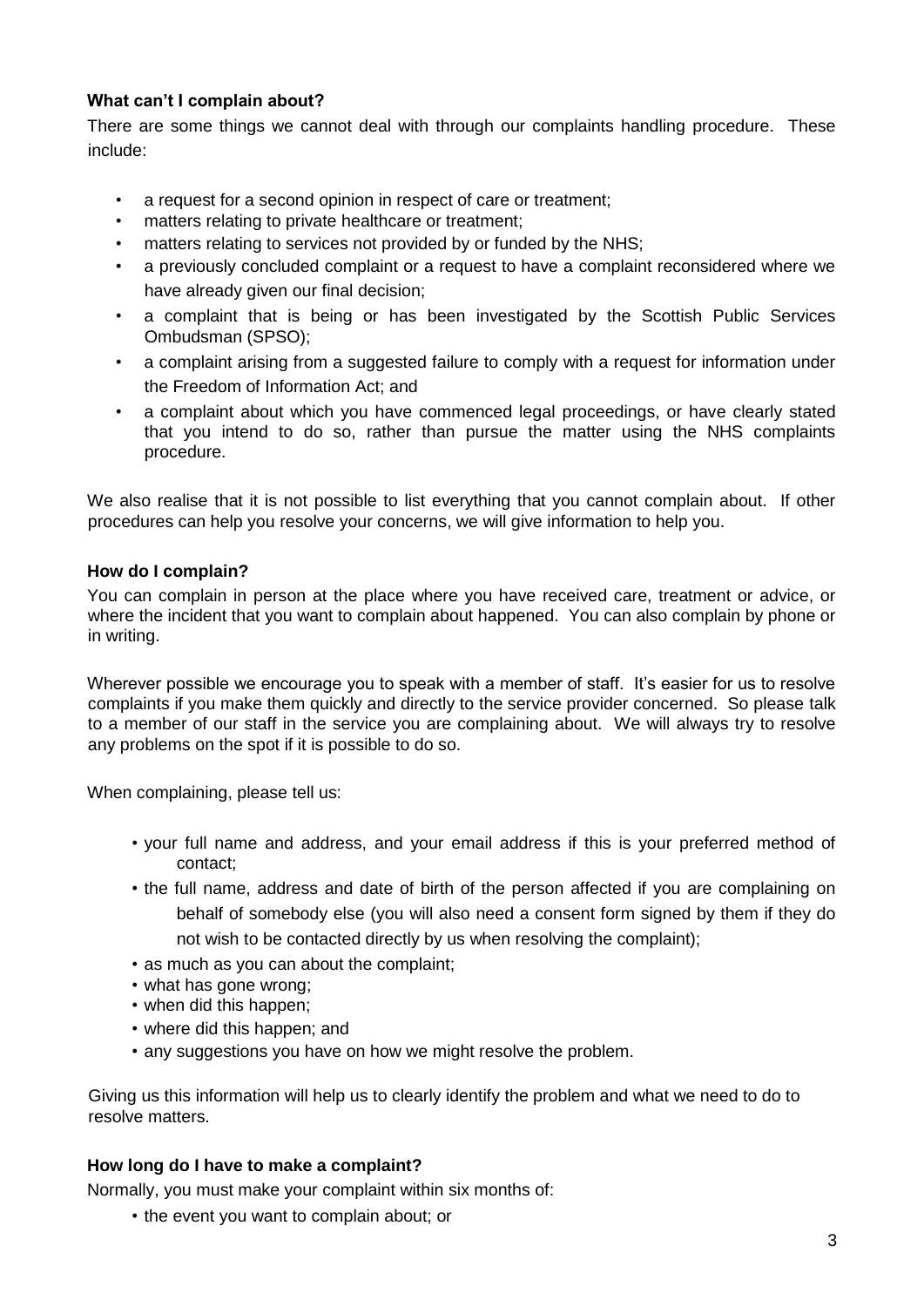• finding out that you have a reason to complain, but no longer than 12 months after the event itself.

In exceptional circumstances, we may be able to accept a complaint after the time limit. If you feel that the time limit should not apply to your complaint, please tell us why. If we decide that, because of the time that has passed since the incident occurred, we cannot consider your complaint, you can ask the Scottish Public Services Ombudsman (SPSO) to review our decision.

## **What happens when I have complained?**

We will always tell you who is dealing with your complaint. Our complaints procedure has two stages:

#### **Stage one – Early, local resolution**

We aim to resolve complaints quickly and close to where we provided the service. Where appropriate this could mean an on-the-spot apology, and explanation if something has clearly gone wrong, and immediate action to resolve the problem.

Sometimes we will have to make some enquiries before we can respond to your complaint. We will give you our decision at Stage One in five working days or less, unless there are exceptional circumstances.

If we cannot resolve your complaint at this stage, we will explain why and tell you what you can do next. We might suggest that you take your complaint to Stage Two. You may choose to do this immediately or sometime after you get our initial decision.

## **Stage two – Investigation**

Stage Two deals with two types of complaint: those that have not been resolved at Stage One and those that are complex and require detailed investigation.

When using Stage Two we will:

- acknowledge receipt of your complaint within three working days;
- where appropriate, discuss your complaint with you to understand why you remain dissatisfied and what outcome you are looking for; and
- give you a full response to the complaint as soon as possible and within 20 working days.

If our investigation will take longer than 20 working days, we will tell you. We will agree revised time limits with you and keep you updated on progress.

## **What if I'm still dissatisfied?**

If you are still dissatisfied with our decision or the way in which we have dealt with your complaint when we have sent you our full response, you can ask the SPSO to look at it.

The SPSO **cannot** normally look at:

- a complaint that has not completed our complaints procedure, so please make sure it has done so before contacting the SPSO;
- events that happened, or that you became aware of, more than a year ago; or a matter that has been or is being considered in court.